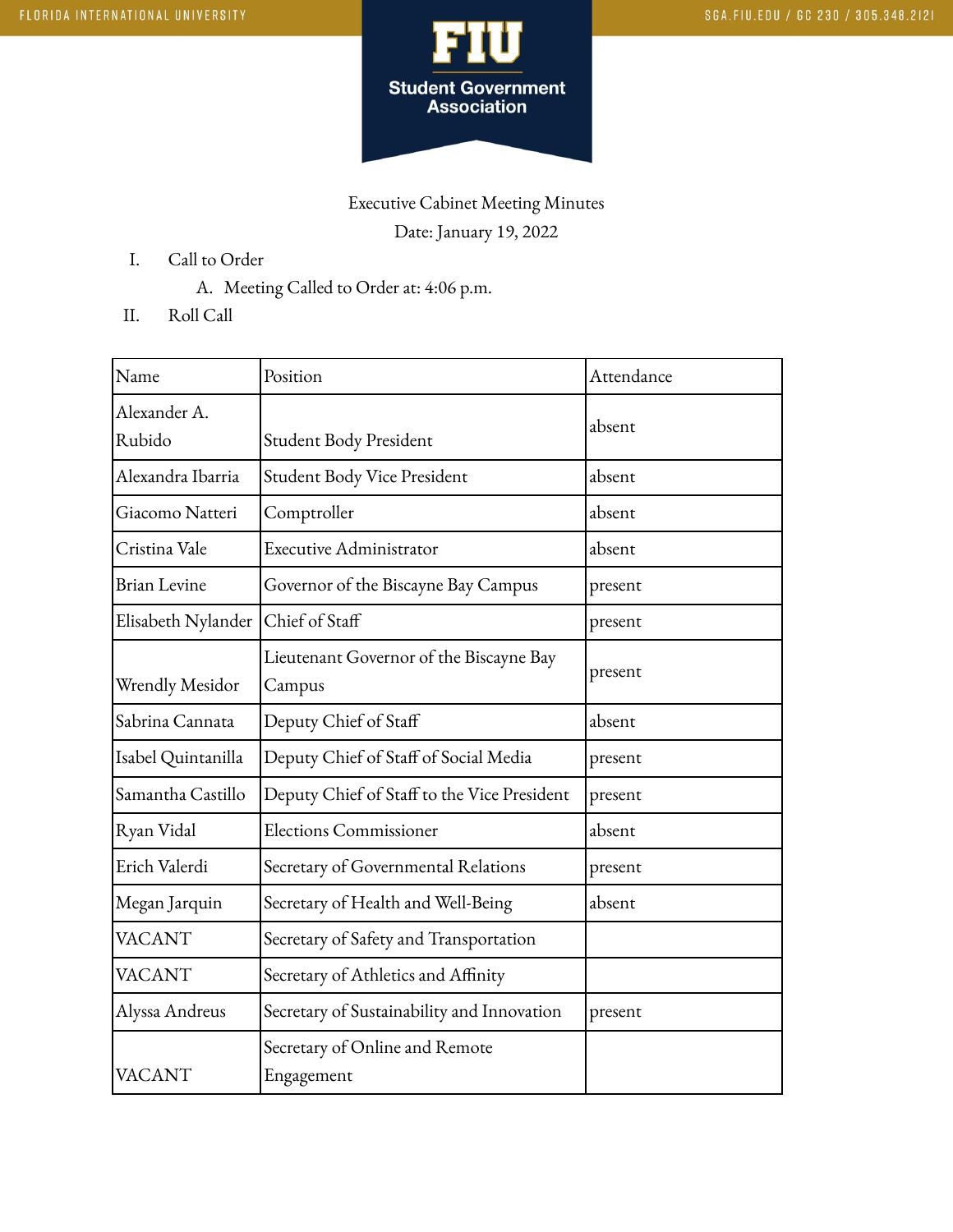| <b>VACANT</b>  | Secretary of Student Affairs                                         |         |
|----------------|----------------------------------------------------------------------|---------|
| <b>VACANT</b>  | Secretary of Veteran Affairs                                         |         |
| Mariam Ramirez | Secretary of Diversity and Inclusion                                 | present |
| <b>VACANT</b>  | Staff Secretary of Environmental Resilience<br>and Green Initiatives |         |
| <b>VACANT</b>  | Staff Secretary of Social Justice and<br>Advocacy                    |         |
| <b>VACANT</b>  | Staff Secretary of Talent Recruitment and<br>Leadership Development  |         |
| <b>VACANT</b>  | Staff Secretary of Campus Engagement                                 |         |
| <b>VACANT</b>  | Staff Secretary of TBA                                               |         |
| <b>VACANT</b>  | Deputy Comptroller                                                   |         |
| Alexandra Abad | Director of Social Media and Strategic<br>Communications             | present |
| <b>VACANT</b>  | Director of TBA                                                      |         |
| <b>VACANT</b>  | Director of TBA                                                      |         |
| <b>VACANT</b>  | Director of TBA                                                      |         |

## III. Reports

- A. Student Body President
- B. Student Body Vice President
- C. Comptroller
- D. Executive Administrator
- E. Governor of the Biscayne Bay Campus
- F. Chief of Staff
	- 1. Budget hearings are today, tomorrow, and friday 9-5
- G. Lieutenant Governor of the Biscayne Bay Campus
	- 1. Vacant
- H. Deputy Chief of Staff
- I. Deputy Chief of Staff of Social Media